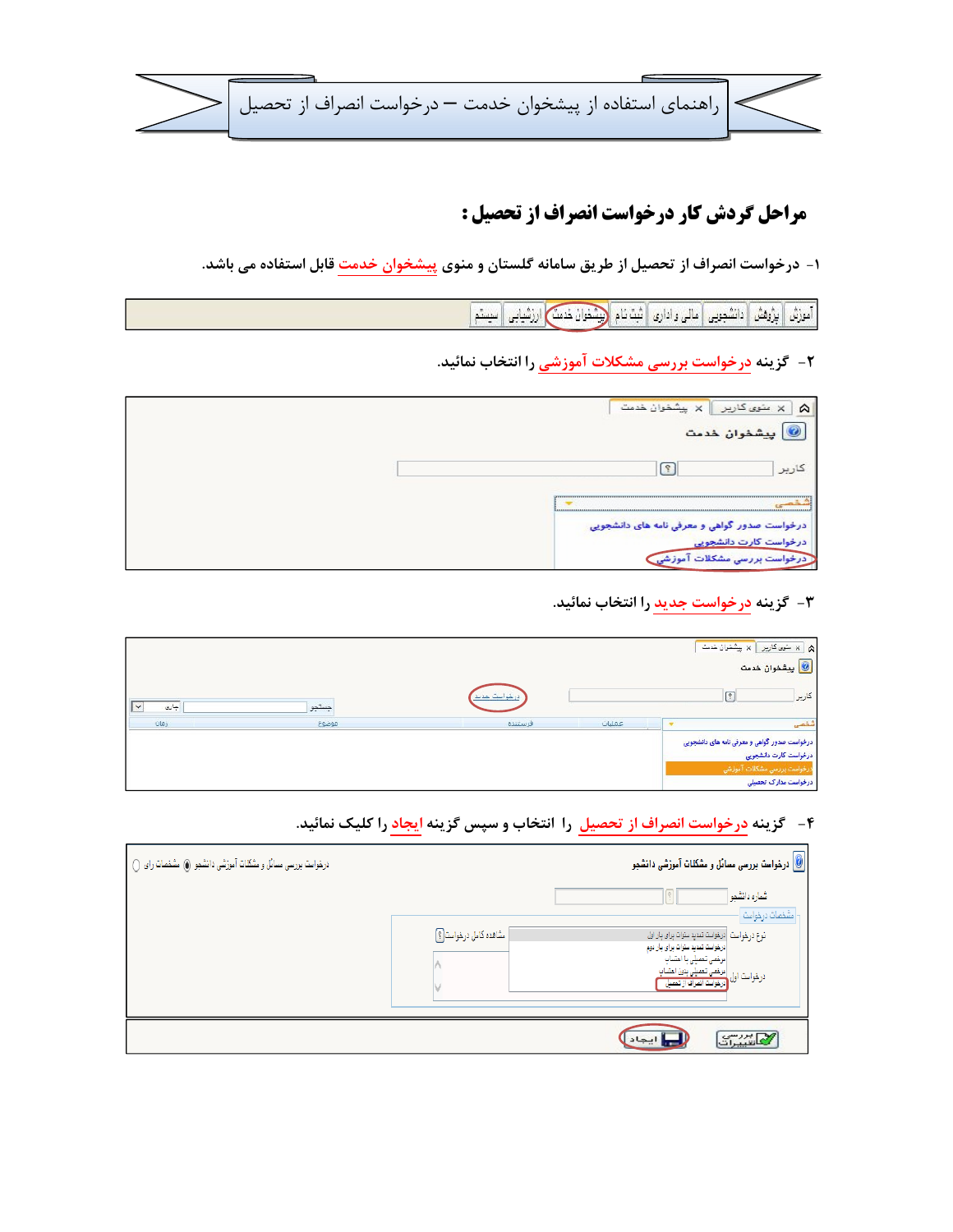۵-در قسمت درخواست اول، علت درخواست انصراف از تحصیل خود را ذکر کرده و به منظور ثبت درخواست پس از انتخاب گزینه ایجاد بر روی گزینه بازگشت کلیک نمائید.

| درخواست بورسی مسائل و مشکنات آموزشی دانشجو کی مشخصات رای () کی |                                    | <mark>©</mark> درخواست بررسی مسائل و مشکلات آموزشی دانشجو<br>شماره دانشجو                                    |
|----------------------------------------------------------------|------------------------------------|--------------------------------------------------------------------------------------------------------------|
|                                                                | V مشاهده كامل درخواست <sup>9</sup> | مشفصات درخواست<br>نوع در فوا <mark>ست </mark> درخواست انمراف از تم <i>میل</i><br>فيخولس لنصيف لنحصيل يم دليل |
|                                                                |                                    | درخواست اول                                                                                                  |
| إقباركنت                                                       |                                    | الأسيران                                                                                                     |

۶-پس از ثبت درخواست و مشاهده پیام سیستم، با کلیک بر روی گزینه بازگشت، مجدداً به پیشخوان خدمت

مراجعه نمائيد.

|                                                                                                                                            | درخواست بررسی مسائل و مشکلات آموزشی دانشجو $\textcircled{\textbf{0}}$ | شماره دانشجو   |
|--------------------------------------------------------------------------------------------------------------------------------------------|-----------------------------------------------------------------------|----------------|
| ٧ مشاهده كامل درخواست [؟]                                                                                                                  | نوع درخواست   درخواست انصراف از تمصيل                                 | تشفمات درخواست |
|                                                                                                                                            | منهاستر انصراف ان تعصيل به دليل                                       | درخواست اول    |
|                                                                                                                                            |                                                                       |                |
|                                                                                                                                            |                                                                       |                |
|                                                                                                                                            |                                                                       |                |
|                                                                                                                                            |                                                                       |                |
| ن ۱۱۴۸۴–۱۰۰ : درخواست شما با موفقیت ثبت شد، لطفا در صورت تکمیل اطلاعات $\bullet$<br>درخواست، جهت مراحل بعدی به پیشخوان خدمت مراجعه نمایید. |                                                                       |                |
|                                                                                                                                            |                                                                       |                |

۷- در این مرحله از طریق کلیک گزینه <mark>ارسال</mark> لازم است تا مستندات مورد نظر آپلود گردد.

|         |                         |        |                                               |       |                                                                              |          | <mark>©</mark> ارسال و تایید مدارک پرونده دانشجو |
|---------|-------------------------|--------|-----------------------------------------------|-------|------------------------------------------------------------------------------|----------|--------------------------------------------------|
|         |                         |        |                                               |       | v                                                                            |          | فرايند <mark>الزخواسة بررسي شكلات آموزشي</mark>  |
|         |                         |        |                                               |       | ا نوع مدرک <mark>الکترینیکی_ نیزیکی</mark> v   <u>تعریف مدارک خاص دانشمو</u> |          | لماره دانشجو                                     |
| توضيحات | تاریخ ارسال شناسه ارشیو | يرونده | انسخه مهلت اجباري امسئوليت                    | وضعيت | ارسال مشاهده                                                                 | نام مدرک | نوع مدرک                                         |
|         |                         |        | ارسالانشده ( - <mark>بله دانشجو آموزشی</mark> |       | ارسال                                                                        |          | الكترونيكي أمستندات دانشجوا                      |
|         |                         |        |                                               |       |                                                                              |          |                                                  |
|         |                         |        |                                               |       |                                                                              |          |                                                  |
|         |                         |        |                                               |       |                                                                              |          |                                                  |
|         |                         |        |                                               |       |                                                                              |          |                                                  |